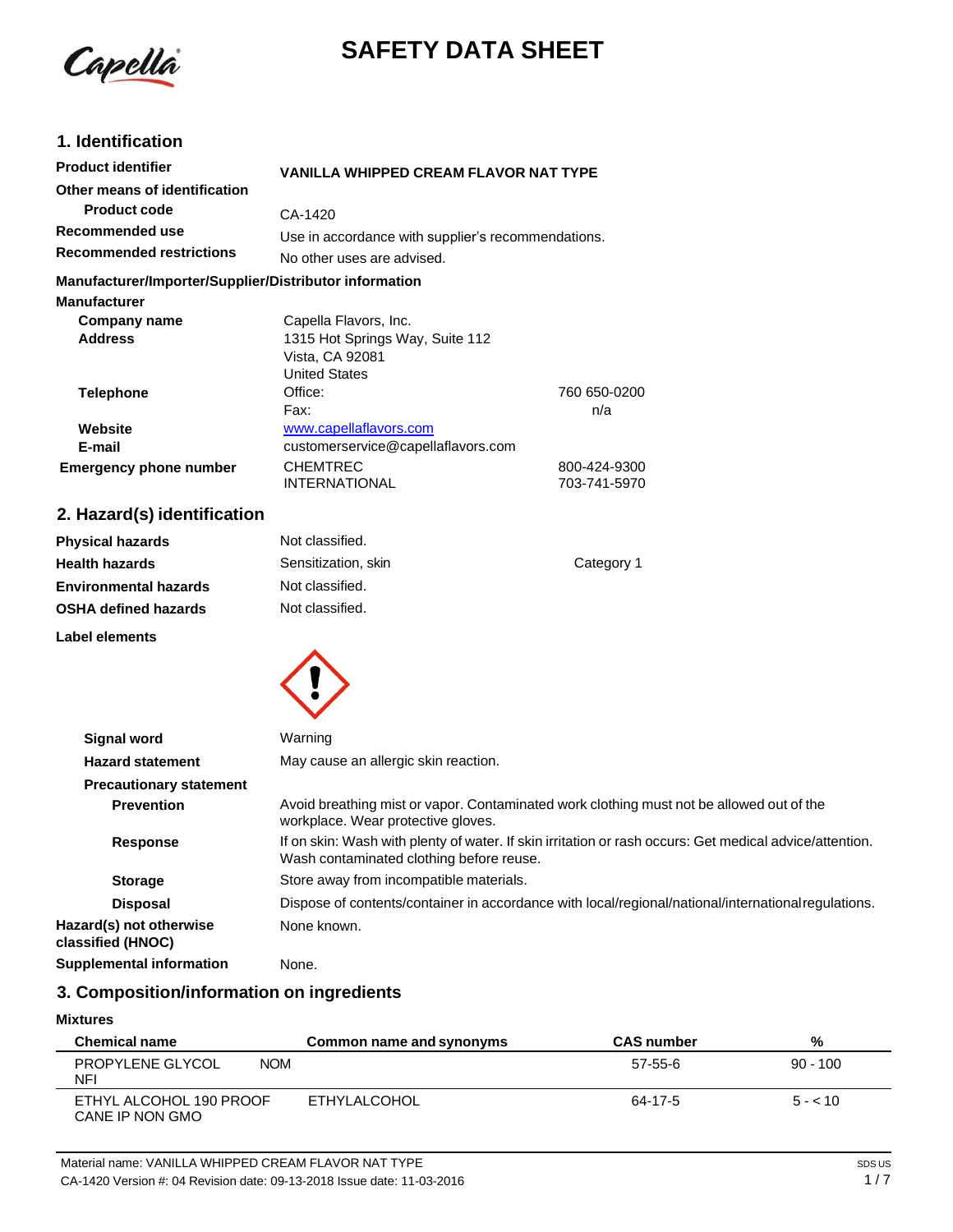| <b>Chemical name</b>                      |            | Common name and synonyms | <b>CAS number</b> | %         |
|-------------------------------------------|------------|--------------------------|-------------------|-----------|
| VANILLIN NAT FDA                          | <b>NOP</b> |                          | 121-33-5          | $1 - < 3$ |
| VANILLA EXTRACT #1237 -<br><b>SENTREX</b> |            |                          | 8024-06-4         |           |

Other components below reportable levels

\*Designates that a specific chemical identity and/or percentage of composition has been withheld as a trade secret.

#### **4. First-aid measures**

| <b>Inhalation</b>                                                            | Move to fresh air. Call a physician if symptoms develop or persist.                                                                                                                 |
|------------------------------------------------------------------------------|-------------------------------------------------------------------------------------------------------------------------------------------------------------------------------------|
| <b>Skin contact</b>                                                          | Remove contaminated clothing immediately and wash skin with soap and water. In case of<br>eczema or other skin disorders: Seek medical attention and take along these instructions. |
| Eye contact                                                                  | Rinse with water. Get medical attention if irritation develops and persists.                                                                                                        |
| Ingestion                                                                    | Rinse mouth. Get medical attention if symptoms occur.                                                                                                                               |
| <b>Most important</b><br>symptoms/effects, acute and<br>delayed              | May cause an allergic skin reaction. Dermatitis. Rash.                                                                                                                              |
| Indication of immediate<br>medical attention and special<br>treatment needed | Provide general supportive measures and treat symptomatically. Keep victim under observation.<br>Symptoms may be delayed.                                                           |
| <b>General information</b>                                                   | Ensure that medical personnel are aware of the material(s) involved, and take precautions to<br>protect themselves. Wash contaminated clothing before reuse.                        |

#### **5. Fire-fighting measures**

| Suitable extinguishing media                                     | Alcohol resistant foam. Powder. Carbon dioxide (CO2).                                         |
|------------------------------------------------------------------|-----------------------------------------------------------------------------------------------|
| Unsuitable extinguishing<br>media                                | Do not use water jet as an extinguisher, as this will spread the fire.                        |
| Specific hazards arising from<br>the chemical                    | During fire, gases hazardous to health may be formed.                                         |
| Special protective equipment<br>and precautions for firefighters | Self-contained breathing apparatus and full protective clothing must be worn in case of fire. |
| Fire fighting<br>equipment/instructions                          | Move containers from fire area if you can do so without risk.                                 |
| <b>Specific methods</b>                                          | Use standard firefighting procedures and consider the hazards of other involved materials.    |
| <b>General fire hazards</b>                                      | No unusual fire or explosion hazards noted.                                                   |

#### **6. Accidental release measures**

| Personal precautions,<br>protective equipment and<br>emergency procedures | Keep unnecessary personnel away. Keep people away from and upwind of spill/leak. Wear<br>appropriate protective equipment and clothing during clean-up. Avoid breathing mist or vapor. Do<br>not touch damaged containers or spilled material unless wearing appropriate protective clothing.<br>Ensure adequate ventilation. Local authorities should be advised if significant spillages cannot be<br>contained. For personal protection, see section 8 of the SDS. |
|---------------------------------------------------------------------------|-----------------------------------------------------------------------------------------------------------------------------------------------------------------------------------------------------------------------------------------------------------------------------------------------------------------------------------------------------------------------------------------------------------------------------------------------------------------------|
| <b>Methods and materials for</b>                                          | Use water spray to reduce vapors or divert vapor cloud drift.                                                                                                                                                                                                                                                                                                                                                                                                         |
| containment and cleaning up                                               | Large Spills: Stop the flow of material, if this is without risk. Dike the spilled material, where this is<br>possible. Absorb in vermiculite, dry sand or earth and place into containers. Following product<br>recovery, flush area with water.                                                                                                                                                                                                                     |
|                                                                           | Small Spills: Wipe up with absorbent material (e.g. cloth, fleece). Clean surface thoroughly to<br>remove residual contamination.                                                                                                                                                                                                                                                                                                                                     |
|                                                                           | Never return spills to original containers for re-use. For waste disposal, see section 13 of the SDS.                                                                                                                                                                                                                                                                                                                                                                 |
| <b>Environmental precautions</b>                                          | Avoid discharge into drains, water courses or onto the ground.                                                                                                                                                                                                                                                                                                                                                                                                        |
| 7. Handling and storage                                                   |                                                                                                                                                                                                                                                                                                                                                                                                                                                                       |
| <b>Precautions for safe handling</b>                                      | Avoid breathing mist or vapor. Avoid contact with eyes, skin, and clothing. Avoid prolonged<br>exposure. Provide adequate ventilation. Wear appropriate personal protective equipment. Observe<br>good industrial hygiene practices.                                                                                                                                                                                                                                  |
| Conditions for safe storage,<br>including any incompatibilities           | Store in original tightly closed container. Store away from incompatible materials (see Section 10<br>of the SDS).                                                                                                                                                                                                                                                                                                                                                    |

< 1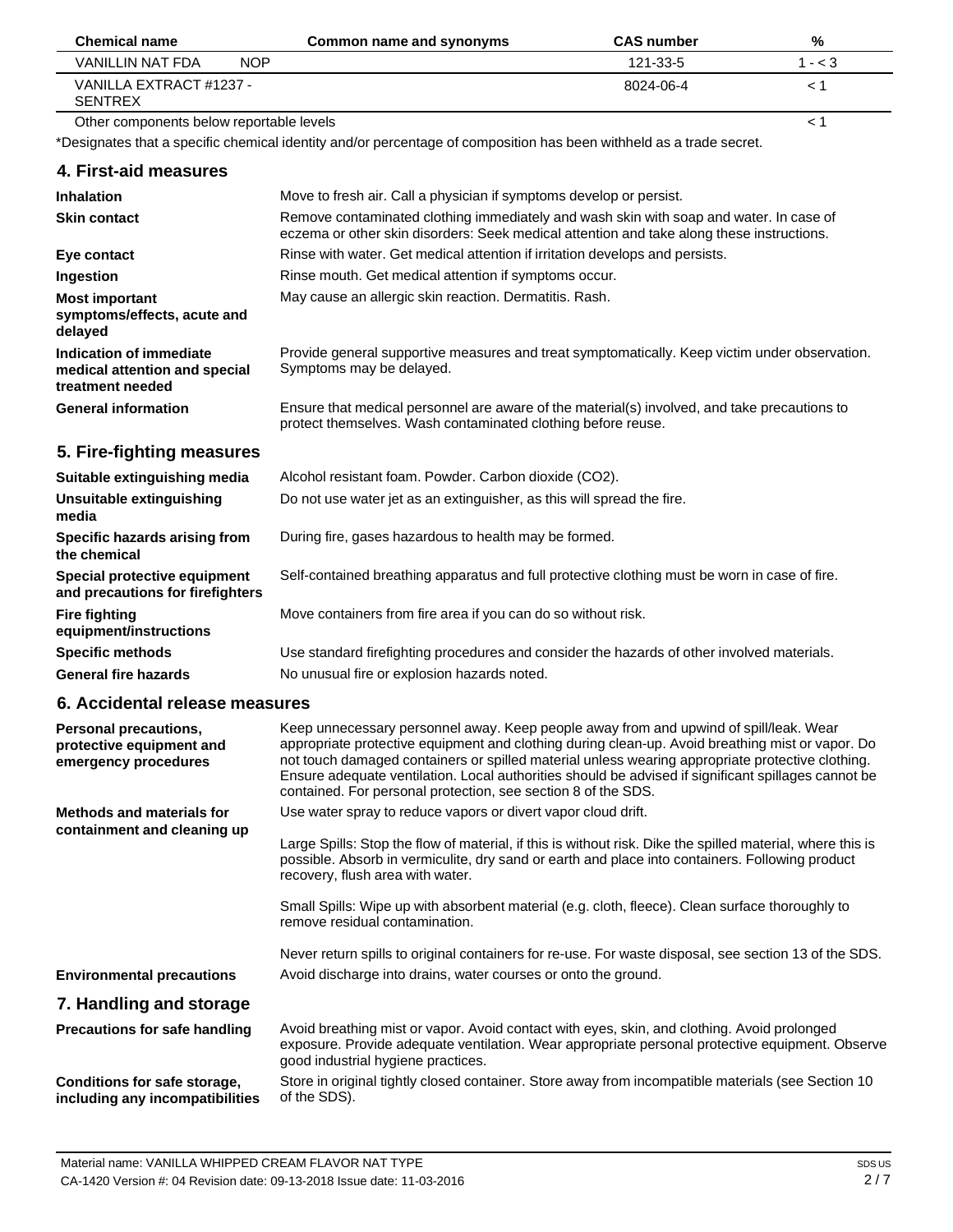### **8. Exposure controls/personal protection**

#### **Occupational exposure limits**

The following constituents are the only constituents of the product which have a PEL, TLV or other recommended exposure limit. At this time, the other constituents have no known exposure limits.

| <b>Components</b>                                                      | US. OSHA Table Z-1 Limits for Air Contaminants (29 CFR 1910.1000)<br><b>Type</b>                                                                                                                                                                                                                                                                                                                       | Value       |             |
|------------------------------------------------------------------------|--------------------------------------------------------------------------------------------------------------------------------------------------------------------------------------------------------------------------------------------------------------------------------------------------------------------------------------------------------------------------------------------------------|-------------|-------------|
| ETHYL ALCOHOL 190<br>PROOF CANE IP NON<br>GMO (CAS 64-17-5)            | PEL                                                                                                                                                                                                                                                                                                                                                                                                    | 1900 mg/m3  |             |
|                                                                        |                                                                                                                                                                                                                                                                                                                                                                                                        | 1000 ppm    |             |
| US. ACGIH Threshold Limit Values                                       |                                                                                                                                                                                                                                                                                                                                                                                                        |             |             |
| <b>Components</b>                                                      | <b>Type</b>                                                                                                                                                                                                                                                                                                                                                                                            | Value       |             |
| ETHYL ALCOHOL 190<br>PROOF CANE IP NON<br>GMO (CAS 64-17-5)            | <b>STEL</b>                                                                                                                                                                                                                                                                                                                                                                                            | 1000 ppm    |             |
| US. NIOSH: Pocket Guide to Chemical Hazards                            |                                                                                                                                                                                                                                                                                                                                                                                                        |             |             |
| <b>Components</b>                                                      | <b>Type</b>                                                                                                                                                                                                                                                                                                                                                                                            | Value       |             |
| ETHYL ALCOHOL 190<br>PROOF CANE IP NON<br>GMO (CAS 64-17-5)            | TWA                                                                                                                                                                                                                                                                                                                                                                                                    | 1900 mg/m3  |             |
|                                                                        |                                                                                                                                                                                                                                                                                                                                                                                                        | 1000 ppm    |             |
|                                                                        | US. Workplace Environmental Exposure Level (WEEL) Guides                                                                                                                                                                                                                                                                                                                                               |             |             |
| <b>Components</b>                                                      | <b>Type</b>                                                                                                                                                                                                                                                                                                                                                                                            | Value       | <b>Form</b> |
| PROPYLENE GLYCOL                                                       | <b>TWA</b>                                                                                                                                                                                                                                                                                                                                                                                             | 10 mg/m3    | Aerosol.    |
| NOM NFI (CAS 57-55-6)<br><b>VANILLIN NAT FDA</b><br>NOP (CAS 121-33-5) | TWA                                                                                                                                                                                                                                                                                                                                                                                                    | 10 mg/m $3$ |             |
| <b>Biological limit values</b>                                         | No biological exposure limits noted for the ingredient(s).                                                                                                                                                                                                                                                                                                                                             |             |             |
| Appropriate engineering<br>controls                                    | Good general ventilation (typically 10 air changes per hour) should be used. Ventilation rates<br>should be matched to conditions. If applicable, use process enclosures, local exhaust ventilation,<br>or other engineering controls to maintain airborne levels below recommended exposure limits. If<br>exposure limits have not been established, maintain airborne levels to an acceptable level. |             |             |
| <b>Eye/face protection</b>                                             | Individual protection measures, such as personal protective equipment<br>Face shield is recommended. Wear safety glasses with side shields (or goggles).                                                                                                                                                                                                                                               |             |             |
| <b>Skin protection</b>                                                 |                                                                                                                                                                                                                                                                                                                                                                                                        |             |             |
| <b>Hand protection</b>                                                 | Wear appropriate chemical resistant gloves.                                                                                                                                                                                                                                                                                                                                                            |             |             |
| Other                                                                  | Wear appropriate chemical resistant clothing. Use of an impervious apron is recommended.                                                                                                                                                                                                                                                                                                               |             |             |
| <b>Respiratory protection</b>                                          | In case of insufficient ventilation, wear suitable respiratory equipment.                                                                                                                                                                                                                                                                                                                              |             |             |
| <b>Thermal hazards</b>                                                 | Wear appropriate thermal protective clothing, when necessary.                                                                                                                                                                                                                                                                                                                                          |             |             |
| <b>General hygiene</b><br>considerations                               | Always observe good personal hygiene measures, such as washing after handling the material<br>and before eating, drinking, and/or smoking. Routinely wash work clothing and protective<br>equipment to remove contaminants. Contaminated work clothing should not be allowed out of the<br>workplace.                                                                                                  |             |             |
| 9. Physical and chemical properties                                    |                                                                                                                                                                                                                                                                                                                                                                                                        |             |             |

| Appearance                                 |                                  |
|--------------------------------------------|----------------------------------|
| <b>Physical state</b>                      | Liquid.                          |
| Form                                       | Liquid.                          |
| Color                                      | Not available.                   |
| Odor                                       | Not available.                   |
| Odor threshold                             | Not available.                   |
| рH                                         | Not available.                   |
| <b>Melting point/freezing point</b>        | -173.38 °F (-114.1 °C) estimated |
| Initial boiling point and boiling<br>range | 173.3 °F (78.5 °C) estimated     |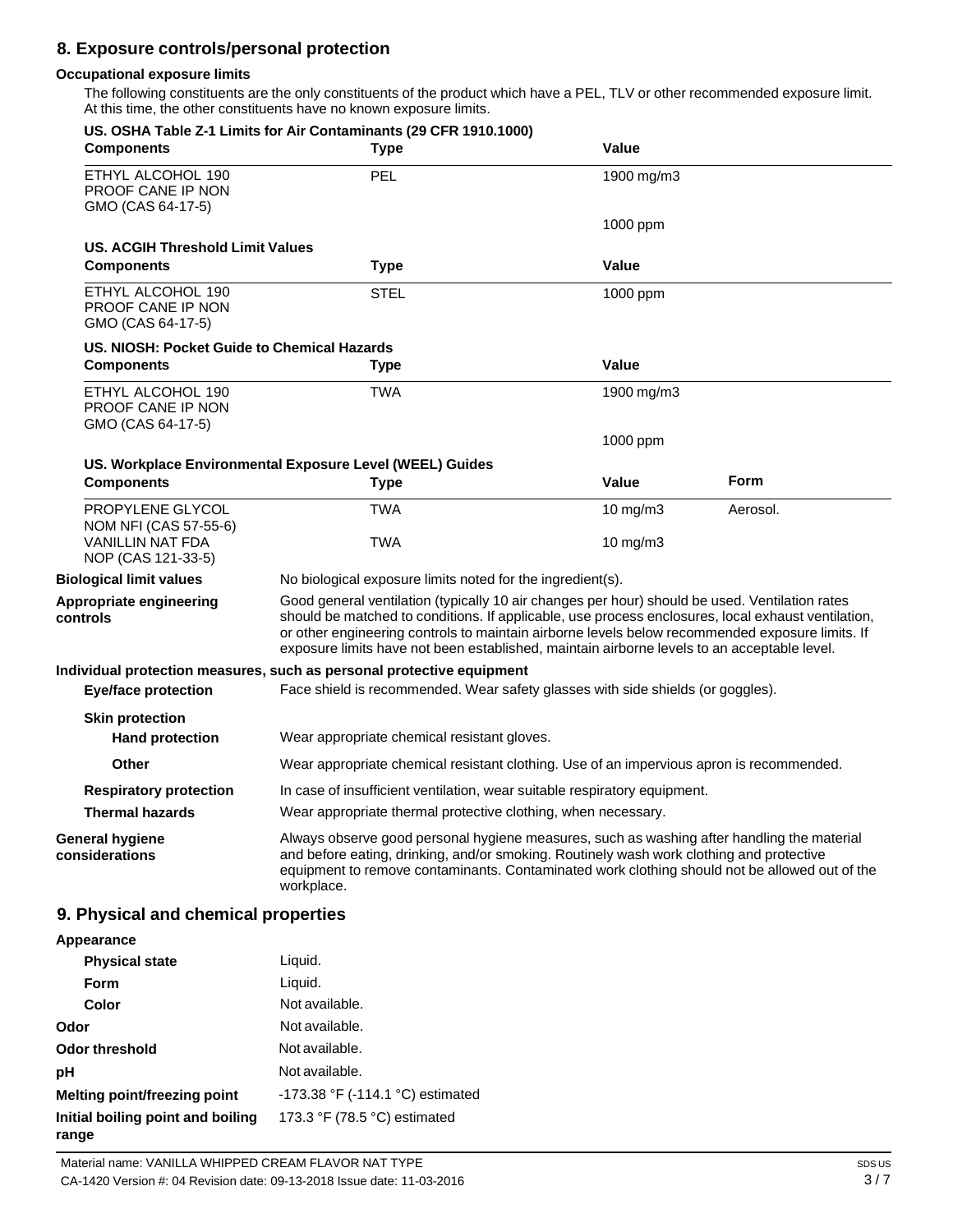| <b>Flash point</b>                                | 202.5 °F (94.7 °C) Closed Cup |
|---------------------------------------------------|-------------------------------|
| <b>Evaporation rate</b>                           | Not available.                |
| Flammability (solid, gas)                         | Not applicable.               |
| Upper/lower flammability or explosive limits      |                               |
| <b>Flammability limit - lower</b><br>(%)          | Not available.                |
| <b>Flammability limit - upper</b><br>$(\%)$       | Not available.                |
| Explosive limit - lower (%)                       | Not available.                |
| Explosive limit - upper (%)                       | Not available.                |
| Vapor pressure                                    | 4.22 hPa estimated            |
| <b>Vapor density</b>                              | Not available.                |
| <b>Relative density</b>                           | Not available.                |
| Solubility(ies)                                   |                               |
| Solubility (water)                                | Not available.                |
| <b>Partition coefficient</b><br>(n-octanol/water) | Not available.                |
| <b>Auto-ignition temperature</b>                  | 685 °F (362.78 °C) estimated  |
| <b>Decomposition temperature</b>                  | Not available.                |
| <b>Viscosity</b>                                  | Not available.                |
| <b>Other information</b>                          |                               |
| <b>Explosive properties</b>                       | Not explosive.                |
| <b>Flammability class</b>                         | Combustible IIIB estimated    |
| <b>Oxidizing properties</b>                       | Not oxidizing.                |
| <b>Refractive index</b>                           | 1.4196 - 1.4496               |
| <b>Specific gravity</b>                           | $1.02 - 1.05$                 |
|                                                   |                               |

### **10. Stability and reactivity**

| <b>Reactivity</b>                            | The product is stable and non-reactive under normal conditions of use, storage and transport. |
|----------------------------------------------|-----------------------------------------------------------------------------------------------|
| <b>Chemical stability</b>                    | Material is stable under normal conditions.                                                   |
| <b>Possibility of hazardous</b><br>reactions | No dangerous reaction known under conditions of normal use.                                   |
| <b>Conditions to avoid</b>                   | Avoid temperatures exceeding the flash point. Contact with incompatible materials.            |
| Incompatible materials                       | Strong oxidizing agents.                                                                      |
| <b>Hazardous decomposition</b><br>products   | No hazardous decomposition products are known.                                                |

### **11. Toxicological information**

#### **Information on likely routes of exposure**

| <b>Inhalation</b>                                                                  | Prolonged inhalation may be harmful.                     |  |
|------------------------------------------------------------------------------------|----------------------------------------------------------|--|
| <b>Skin contact</b>                                                                | May cause an allergic skin reaction.                     |  |
| Eye contact                                                                        | Direct contact with eyes may cause temporary irritation. |  |
| Ingestion                                                                          | Expected to be a low ingestion hazard.                   |  |
| Symptoms related to the<br>physical, chemical and<br>toxicological characteristics | May cause an allergic skin reaction. Dermatitis. Rash.   |  |
| Information on toxicological effects                                               |                                                          |  |
| <b>Acute toxicity</b>                                                              | Not available.                                           |  |
| <b>Skin corrosion/irritation</b>                                                   | Prolonged skin contact may cause temporary irritation.   |  |
| Serious eye damage/eye<br>irritation                                               | Direct contact with eyes may cause temporary irritation. |  |
| Respiratory or skin sensitization                                                  |                                                          |  |
|                                                                                    |                                                          |  |

**Respiratory sensitization** Not a respiratory sensitizer.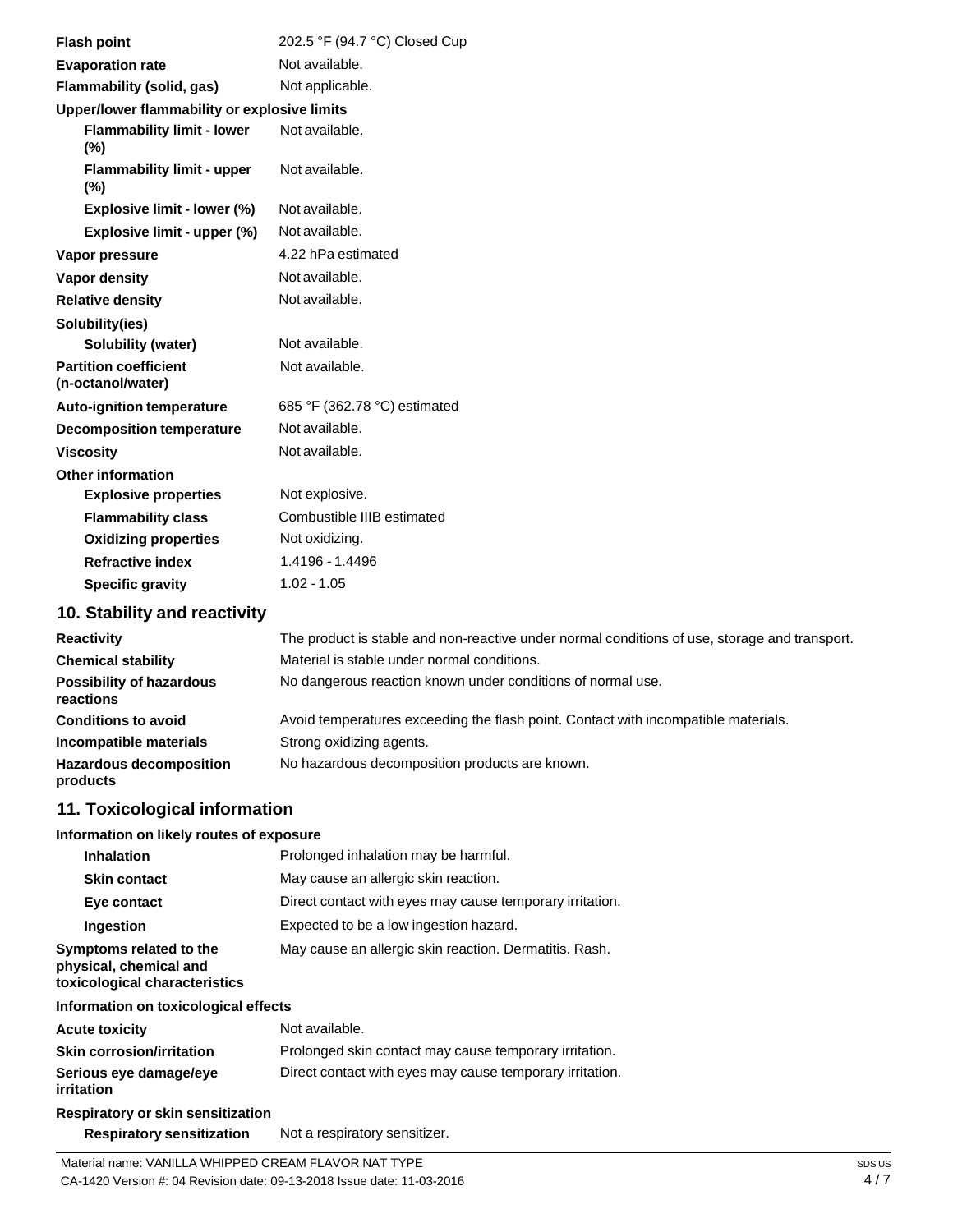| <b>Skin sensitization</b>                                    | May cause an allergic skin reaction.                                                                                                                                                                                   |  |  |
|--------------------------------------------------------------|------------------------------------------------------------------------------------------------------------------------------------------------------------------------------------------------------------------------|--|--|
| Germ cell mutagenicity                                       | No data available to indicate product or any components present at greater than 0.1% are<br>mutagenic or genotoxic.                                                                                                    |  |  |
| Carcinogenicity                                              | Not classifiable as to carcinogenicity to humans.                                                                                                                                                                      |  |  |
|                                                              | <b>IARC Monographs. Overall Evaluation of Carcinogenicity</b>                                                                                                                                                          |  |  |
| Not listed.                                                  | OSHA Specifically Regulated Substances (29 CFR 1910.1001-1050)                                                                                                                                                         |  |  |
| Not regulated.                                               | US. National Toxicology Program (NTP) Report on Carcinogens                                                                                                                                                            |  |  |
| Not listed.                                                  |                                                                                                                                                                                                                        |  |  |
| <b>Reproductive toxicity</b>                                 | This product is not expected to cause reproductive or developmental effects.                                                                                                                                           |  |  |
| Specific target organ toxicity -<br>single exposure          | Not classified.                                                                                                                                                                                                        |  |  |
| <b>Specific target organ toxicity -</b><br>repeated exposure | Not classified.                                                                                                                                                                                                        |  |  |
| <b>Aspiration hazard</b>                                     | Not an aspiration hazard.                                                                                                                                                                                              |  |  |
| <b>Chronic effects</b>                                       | Prolonged inhalation may be harmful.                                                                                                                                                                                   |  |  |
| 12. Ecological information                                   |                                                                                                                                                                                                                        |  |  |
| <b>Ecotoxicity</b>                                           | The product is not classified as environmentally hazardous. However, this does not exclude the<br>possibility that large or frequent spills can have a harmful or damaging effect on the environment.                  |  |  |
| <b>Persistence and degradability</b>                         |                                                                                                                                                                                                                        |  |  |
| <b>Bioaccumulative potential</b>                             |                                                                                                                                                                                                                        |  |  |
| Partition coefficient n-octanol / water (log Kow)            |                                                                                                                                                                                                                        |  |  |
| ETHYL ALCOHOL 190 PROOF CANE IP NON GMO<br>PROPYLENE GLYCOL  | -0.31<br>NOM NFI<br>$-0.92$                                                                                                                                                                                            |  |  |
| VANILLIN NAT FDA<br><b>NOP</b>                               | 1.37                                                                                                                                                                                                                   |  |  |
| <b>Mobility in soil</b>                                      | No data available.                                                                                                                                                                                                     |  |  |
| Other adverse effects                                        | No other adverse environmental effects (e.g. ozone depletion, photochemical ozone creation<br>potential, endocrine disruption, global warming potential) are expected from this component.                             |  |  |
| 13. Disposal considerations                                  |                                                                                                                                                                                                                        |  |  |
| <b>Disposal instructions</b>                                 | Collect and reclaim or dispose in sealed containers at licensed waste disposal site. Dispose of<br>contents/container in accordance with local/regional/national/international regulations.                            |  |  |
| <b>Local disposal regulations</b>                            | Dispose in accordance with all applicable regulations.                                                                                                                                                                 |  |  |
| Hazardous waste code                                         | The waste code should be assigned in discussion between the user, the producer and the waste<br>disposal company.                                                                                                      |  |  |
| Waste from residues / unused<br>products                     | Dispose of in accordance with local regulations. Empty containers or liners may retain some<br>product residues. This material and its container must be disposed of in a safe manner (see:<br>Disposal instructions). |  |  |
| <b>Contaminated packaging</b>                                | Since emptied containers may retain product residue, follow label warnings even after container is<br>emptied. Empty containers should be taken to an approved waste handling site for recycling or<br>disposal.       |  |  |

### **14. Transport information**

#### **DOT**

Not regulated as dangerous goods.

#### **IATA**

Not regulated as dangerous goods.

### **IMDG**

Not regulated as dangerous goods.

#### **Transport in bulk according to Annex II of MARPOL 73/78 and the IBC Code** Not established.

### **15. Regulatory information**

**US federal regulations**

This product is a "Hazardous Chemical" as defined by the OSHA Hazard Communication Standard, 29 CFR 1910.1200.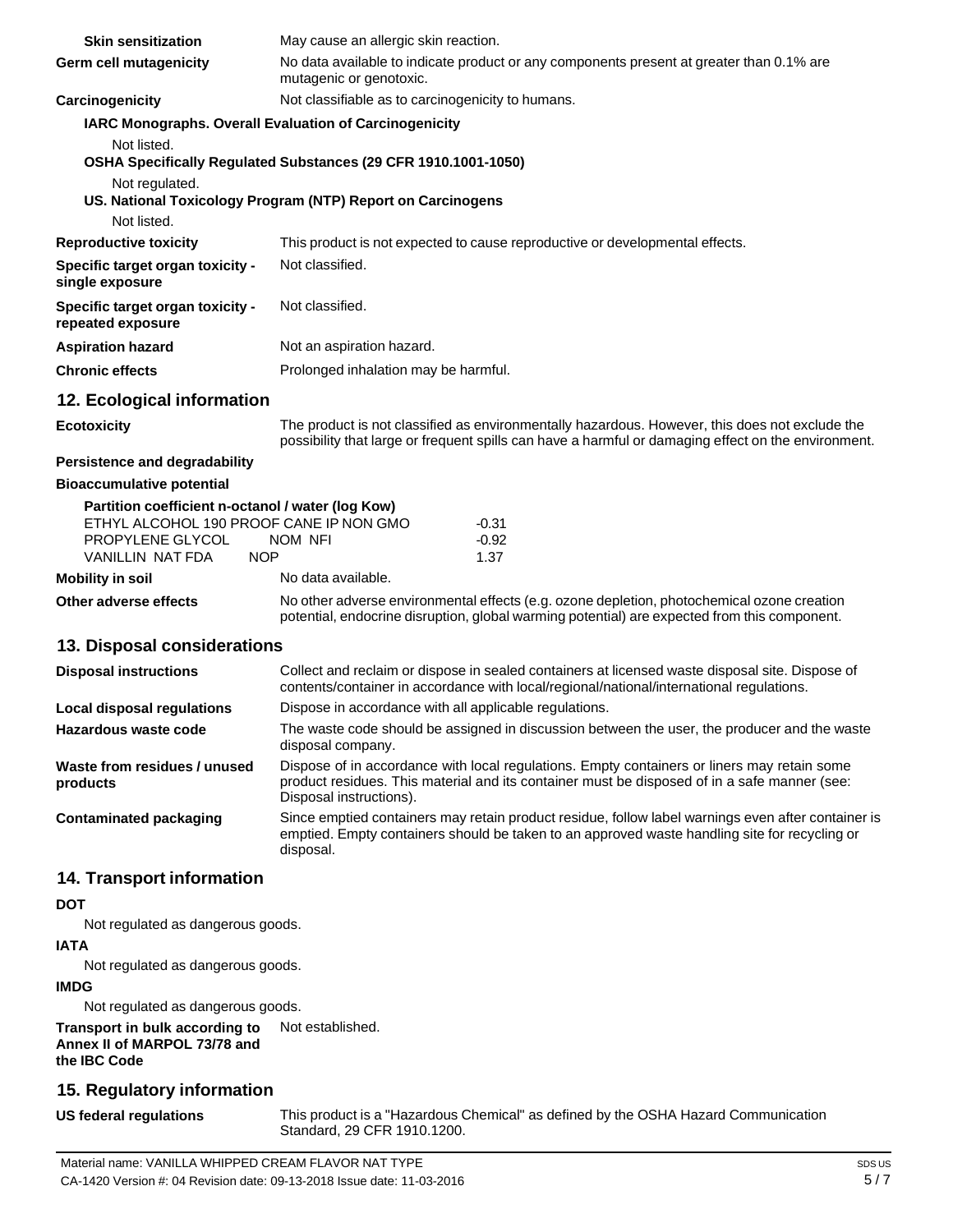|                                                               | TSCA Section 12(b) Export Notification (40 CFR 707, Subpt. D)                                                                                                                                                                                                                              |                        |
|---------------------------------------------------------------|--------------------------------------------------------------------------------------------------------------------------------------------------------------------------------------------------------------------------------------------------------------------------------------------|------------------------|
| Not regulated.                                                |                                                                                                                                                                                                                                                                                            |                        |
| <b>CERCLA Hazardous Substance List (40 CFR 302.4)</b>         |                                                                                                                                                                                                                                                                                            |                        |
| Not listed.<br><b>SARA 304 Emergency release notification</b> |                                                                                                                                                                                                                                                                                            |                        |
| Not regulated.                                                | OSHA Specifically Regulated Substances (29 CFR 1910.1001-1050)                                                                                                                                                                                                                             |                        |
| Not regulated.                                                |                                                                                                                                                                                                                                                                                            |                        |
| <b>Hazard categories</b>                                      | Superfund Amendments and Reauthorization Act of 1986 (SARA)<br>Immediate Hazard - Yes<br>Delayed Hazard - No<br>Fire Hazard - No<br>Pressure Hazard - No<br>Reactivity Hazard - No                                                                                                         |                        |
| <b>SARA 302 Extremely hazardous substance</b><br>Not listed.  |                                                                                                                                                                                                                                                                                            |                        |
| SARA 311/312 Hazardous<br>chemical                            | No.                                                                                                                                                                                                                                                                                        |                        |
| SARA 313 (TRI reporting)<br>Not regulated.                    |                                                                                                                                                                                                                                                                                            |                        |
| Other federal regulations                                     |                                                                                                                                                                                                                                                                                            |                        |
|                                                               | Clean Air Act (CAA) Section 112 Hazardous Air Pollutants (HAPs) List                                                                                                                                                                                                                       |                        |
| Not regulated.                                                | Clean Air Act (CAA) Section 112(r) Accidental Release Prevention (40 CFR 68.130)                                                                                                                                                                                                           |                        |
| Not regulated.                                                |                                                                                                                                                                                                                                                                                            |                        |
| <b>Safe Drinking Water Act</b><br>(SDWA)                      | Not regulated.                                                                                                                                                                                                                                                                             |                        |
|                                                               | FEMA Priority Substances Respiratory Health and Safety in the Flavor Manufacturing Workplace                                                                                                                                                                                               |                        |
| $(CAS 64-17-5)$                                               | ETHYL ALCOHOL 190 PROOF CANE IP NON GMO Low priority                                                                                                                                                                                                                                       |                        |
| <b>US state regulations</b>                                   | California Safe Drinking Water and Toxic Enforcement Act of 1986 (Proposition 65): This material<br>is not known to contain any chemicals currently listed as carcinogens or reproductive toxins.                                                                                          |                        |
| International Inventories                                     |                                                                                                                                                                                                                                                                                            |                        |
| Country(s) or region                                          | Inventory name                                                                                                                                                                                                                                                                             | On inventory (yes/no)* |
| Australia                                                     | Australian Inventory of Chemical Substances (AICS)                                                                                                                                                                                                                                         | Yes                    |
| Canada                                                        | Domestic Substances List (DSL)                                                                                                                                                                                                                                                             | No                     |
| Canada                                                        | Non-Domestic Substances List (NDSL)                                                                                                                                                                                                                                                        | Yes                    |
| China                                                         | Inventory of Existing Chemical Substances in China (IECSC)                                                                                                                                                                                                                                 | No.                    |
| Europe                                                        | European Inventory of Existing Commercial Chemical<br>Substances (EINECS)                                                                                                                                                                                                                  | No.                    |
| Europe                                                        | European List of Notified Chemical Substances (ELINCS)                                                                                                                                                                                                                                     | No                     |
| Japan                                                         | Inventory of Existing and New Chemical Substances (ENCS)                                                                                                                                                                                                                                   | No.                    |
| Korea                                                         | Existing Chemicals List (ECL)                                                                                                                                                                                                                                                              | No.                    |
| New Zealand                                                   | New Zealand Inventory                                                                                                                                                                                                                                                                      | No.                    |
| Philippines                                                   | Philippine Inventory of Chemicals and Chemical Substances<br>(PICCS)                                                                                                                                                                                                                       | Yes                    |
| United States & Puerto Rico                                   | Toxic Substances Control Act (TSCA) Inventory                                                                                                                                                                                                                                              | Yes                    |
| country(s).                                                   | *A "Yes" indicates that all components of this product comply with the inventory requirements administered by the governing country(s)<br>A "No" indicates that one or more components of the product are not listed or exempt from listing on the inventory administered by the governing |                        |

## **16. Other information, including date of preparation or last revision**

| <b>Issue date</b>    | 11-03-2016 |
|----------------------|------------|
| <b>Revision date</b> | 09-13-2018 |
| <b>Version#</b>      | 04         |